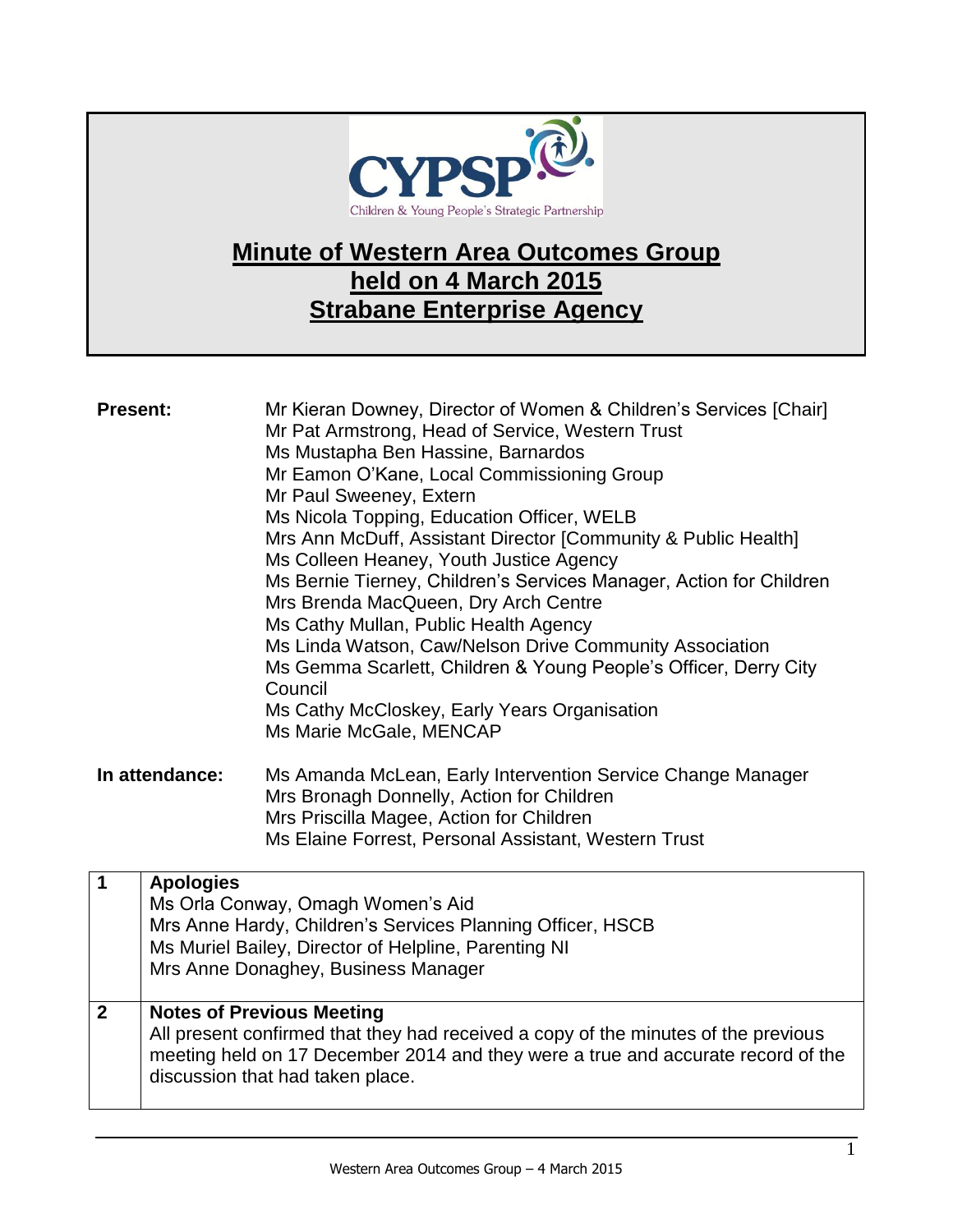| $\overline{\mathbf{3}}$ | <b>Matters Arising</b>                                                                                                                                                                                                                                                                                                                                                                                                                                                                                                                                                                                                                                                                                                                                                                                                                                                                                                                                                                                                                                                                                                                                                                                                                                                                                                                                                                                                                                                                       |
|-------------------------|----------------------------------------------------------------------------------------------------------------------------------------------------------------------------------------------------------------------------------------------------------------------------------------------------------------------------------------------------------------------------------------------------------------------------------------------------------------------------------------------------------------------------------------------------------------------------------------------------------------------------------------------------------------------------------------------------------------------------------------------------------------------------------------------------------------------------------------------------------------------------------------------------------------------------------------------------------------------------------------------------------------------------------------------------------------------------------------------------------------------------------------------------------------------------------------------------------------------------------------------------------------------------------------------------------------------------------------------------------------------------------------------------------------------------------------------------------------------------------------------|
|                         | <b>Deputy Chair</b><br>Mrs Donnelly advised that she had circulated an email to community and voluntary<br>representatives seeking nominations for the role of Deputy Chair and agreed to<br>report back at the next meeting.                                                                                                                                                                                                                                                                                                                                                                                                                                                                                                                                                                                                                                                                                                                                                                                                                                                                                                                                                                                                                                                                                                                                                                                                                                                                |
| $\overline{\mathbf{4}}$ | <b>Update from Locality Planning Groups</b><br>Mrs Donnelly and Mrs Magee distributed an update report on the work of the Locality<br>Planning Groups.                                                                                                                                                                                                                                                                                                                                                                                                                                                                                                                                                                                                                                                                                                                                                                                                                                                                                                                                                                                                                                                                                                                                                                                                                                                                                                                                       |
| 5                       | <b>Early Intervention Updates</b>                                                                                                                                                                                                                                                                                                                                                                                                                                                                                                                                                                                                                                                                                                                                                                                                                                                                                                                                                                                                                                                                                                                                                                                                                                                                                                                                                                                                                                                            |
|                         | <b>Interreg V Funding</b><br>Mr Downey reported that funding had been made available through the European<br>Union to CAWT, a partnership between the cross border areas of the North and<br>South of Ireland. He said he had presented a bid on behalf of the Children's<br>Services Strategy Group for funding to devise and implement a cross border<br>framework for the assessment and identification of children/families at risk from<br>multiple adverse experiences. He said the proposal had been accepted by the<br>CAWT Management Board and accepted in principal by the European Union. He<br>said this would generate between 8-11M Euros for the border areas of the Western<br>and Southern Trusts and would be available from 2016 for a $5 - 8$ year period.<br>Mr Downey said a detailed funding proposal would now be written up which would<br>require the approval of the Health Service Executive, the two Trusts and Tulsa. He<br>said the proposal was to develop virtual centres of excellence for the training and<br>development of staff, resilience building for parents and families at greatest risk and<br>was aimed at the 0-3 age group and 11-14 year old adolescents [based on research<br>to reshape the emotional response of young people]. He said significant work was<br>required to develop an adverse indices framework, using the same identification both<br>sides of the border. Mr Downey agreed to keep members apprised of developments. |
|                         | <b>EITP</b><br>Ms McLean reported that the Early Intervention Programme Board had approved<br>5 Early Intervention pilot sites, as opposed to 20 in the original plan due to<br>sustainability. She said the service would now go to tender, with a start date of<br>July 2015 and would operate for a 33 month period. She said there would be one in<br>each Trust area and each Outcomes Group was now requested to reconfirm their<br>priority site based on this new information. Mr Downey said the service would allow<br>for 2.5 Band 6 posts, 1 Band 4 post and 1 part-time Band 3 post. Members were<br>disappointed at the approval of only one site.                                                                                                                                                                                                                                                                                                                                                                                                                                                                                                                                                                                                                                                                                                                                                                                                                             |
|                         | Ms Mullan asked Ms McLean how many families the resource would help.<br>Ms McLean said the estimate was ten families per worker at any given time.<br>Ms Mullan said it would be important to target the right range of families in order to<br>achieve transformational outcomes.                                                                                                                                                                                                                                                                                                                                                                                                                                                                                                                                                                                                                                                                                                                                                                                                                                                                                                                                                                                                                                                                                                                                                                                                           |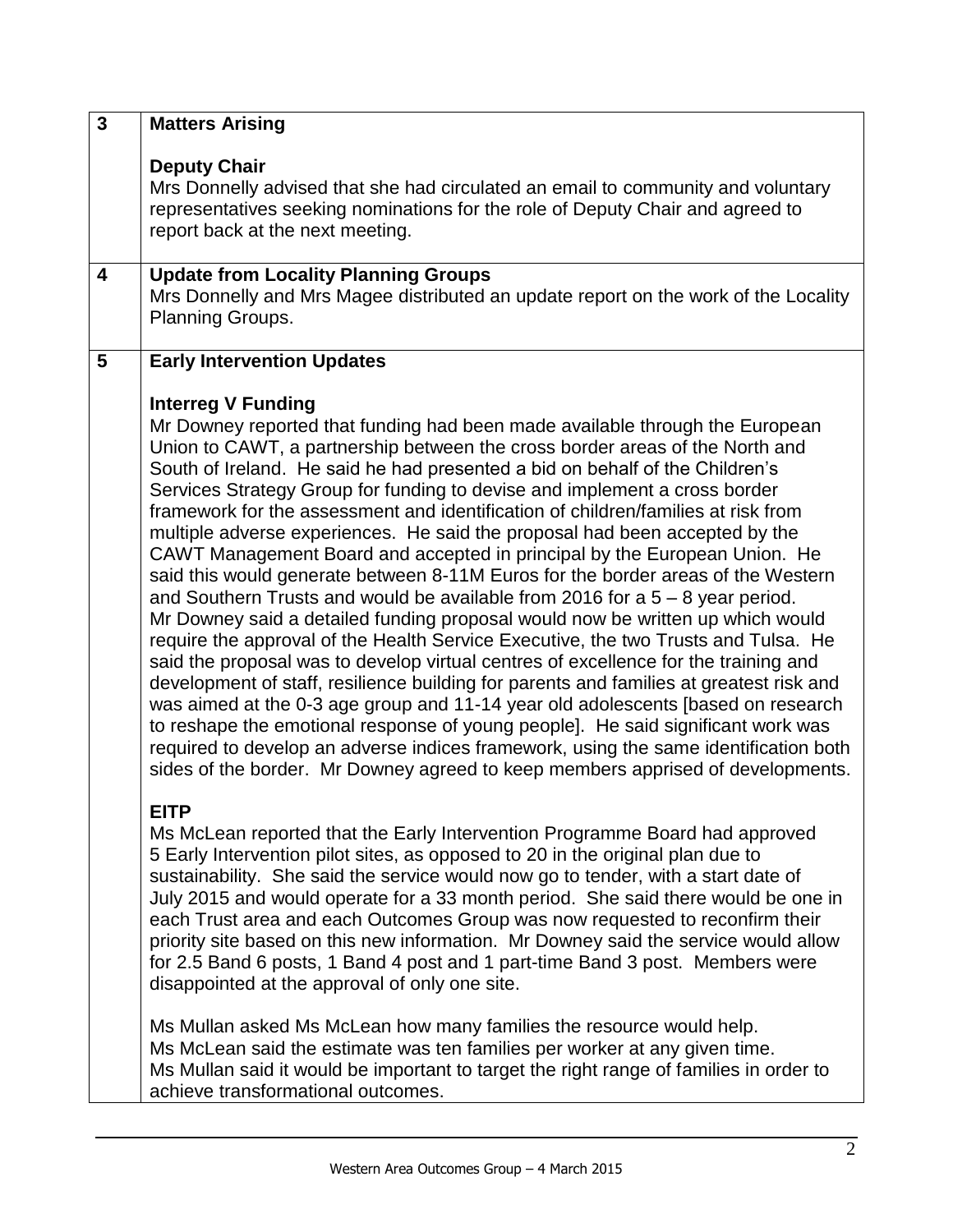Following lengthy discussion, members agreed that the following criteria should be considered in identifying a strong and coherent argument for the Outcomes Group's decision and to evidence the key rationale for the decision making process:-

- $\triangleright$  Current infrastructure.
- $\triangleright$  Evidence of need regarding child wellbeing and child poverty.
- $\triangleright$  Existing capacity and asset base in the target area.
- $\triangleright$  Existing strategic co-ordination in the area.
- $\triangleright$  Added value to be achieved by the new service and how that will fit within existing provision.
- $\triangleright$  State of readiness/lead in time needed for the new 33 month service.
- $\triangleright$  Anticipated outcomes.

Mr Downey requested Mrs Donnelly and Mrs Magee to co-ordinate the task and he agreed to share the completed information with the forum as a consensus decision from members was necessary. Ms McLean offered her assistance. Members acknowledged that whatever decision was made would be challenged.

Mr Downey informed members that a project provider had been appointed to deliver the "Edges" project in the Enniskillen area for young people on the edge of care/ edge of juvenile justice and was due to commence shortly. Ms McLean withdrew from the meeting.

## **Pioneer Communities**

Mr O'Kane advised of a UK Pioneer Community project being led by Mr George Hosking covering selected areas in Scotland, Wales and Northern Ireland. He advised that Mr Hosking was in negotiations with government ministers and funding bodies to secure investment, but would also require funding from the selected regions, which required to have a population of 40-50,000. Mr O'Kane said Mr Hosking was enthusiastic about bringing the Pioneer Communities Project to the Western area and said he had a presentation which could be shared with members. Mr Downey advised that Mr Hosking had indicated his willingness to come back to Derry for further discussions.

Mr Downey advised of a newly published All Party Parliamentary Group report entitled "Building Great Britons – Conception to Age 2" which referenced the Pioneer Communities and agreed to circulate the report to members.

## **Speech and Language Therapy Project**

Mrs MacQueen advised of an early intervention Speech and Language Therapy project which had been piloted within schools in the Limavady area and requested an opportunity for staff to present the findings to members. It was agreed to list the presentation for the next meeting.

## **Promoting Attachment and Early Language Development**

Mrs Magee distributed a proposal to engage Suzanne Zeedyk to provide a series of events to promote positive attachment and early speech and language to enhance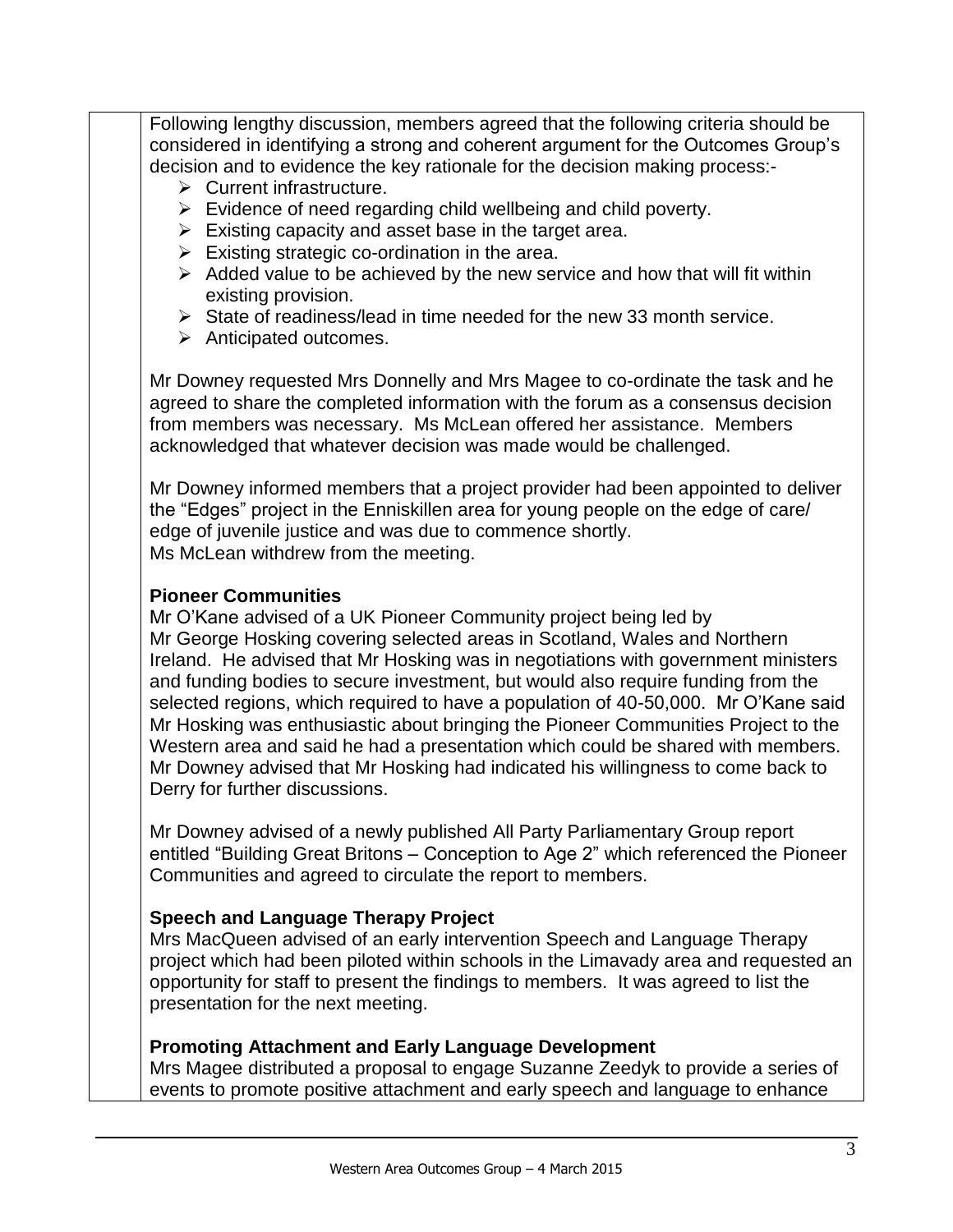|   | positive emotional wellbeing within both the child and parent. She said the sessions<br>would be held at the South West Acute Hospital and would allow for an audience of<br>100 per event, which would include both practitioners and the general public.<br>Following discussion, members approved option two of the funding proposal, but<br>requested Mrs Magee to seek if Suzanne Zeedyk could offer an additional day during<br>her stay in the Trust to allow the awareness and information sharing on the latest<br>developments within attachment science to be offered in Limavady.                                                                                                                                                                        |
|---|----------------------------------------------------------------------------------------------------------------------------------------------------------------------------------------------------------------------------------------------------------------------------------------------------------------------------------------------------------------------------------------------------------------------------------------------------------------------------------------------------------------------------------------------------------------------------------------------------------------------------------------------------------------------------------------------------------------------------------------------------------------------|
|   | <b>Delivering Social Change</b><br>Mrs McDuff reported that regional discussions were taking place regarding a member<br>of Health Visiting staff being attached to nurseries.                                                                                                                                                                                                                                                                                                                                                                                                                                                                                                                                                                                       |
|   | <b>Hubs</b><br>Mr Armstrong reported that the Social Care Institute for Excellence were undertaking<br>research on the Hubs, commencing with the Western area. Mr Armstrong to keep<br>members updated.                                                                                                                                                                                                                                                                                                                                                                                                                                                                                                                                                              |
| 6 | <b>Drug and Alcohol Planning</b><br>Mr Downey said he was increasingly concerned at the level of drug and alcohol<br>substance abuse by young people in the Trust, particularly the use of legal highs. He<br>said he would like the forum to be informed of the scale of the problem, the range of<br>available services, and what additional help and support could be provided to young<br>people.                                                                                                                                                                                                                                                                                                                                                                |
|   | Ms Heaney agreed that increasing numbers of emotionally damaged young people<br>were now taking drugs, often coupled with self harming, and said much damage was<br>being caused to themselves, their families and local communities. She said<br>numerous young people were at chronic levels of addiction and said many were not<br>accessing services through fear and the lack of services. Mrs McDuff agreed that<br>young people found it hard to engage and said a proper infrastructure required to be<br>in place to allow for engagement. Ms Watson proposed that training agencies could<br>be used as venues to engage with young people and to offer information sessions/<br>programmes from these localities as young people were familiar with them. |
|   | Ms Mullan said a deputation had recently met with the Minister to lobby for a<br>residential treatment facility for young people in Derry and said one of the young<br>people who had attended had shared her own personal story. Ms Mullan also said<br>there was a need to join up services for self harm and suicide with work on alcohol<br>and drugs as there were often links between the two.                                                                                                                                                                                                                                                                                                                                                                 |
|   | Mrs MacQueen said families required support as well as the young person and said<br>she would be keen to explore what a care package would entail to support a young<br>person at home. She said that the PSNI were proactive in offering support to young<br>people and their families.                                                                                                                                                                                                                                                                                                                                                                                                                                                                             |
|   | Mr Sweeney said there were different cohorts of users - young people on the edge of                                                                                                                                                                                                                                                                                                                                                                                                                                                                                                                                                                                                                                                                                  |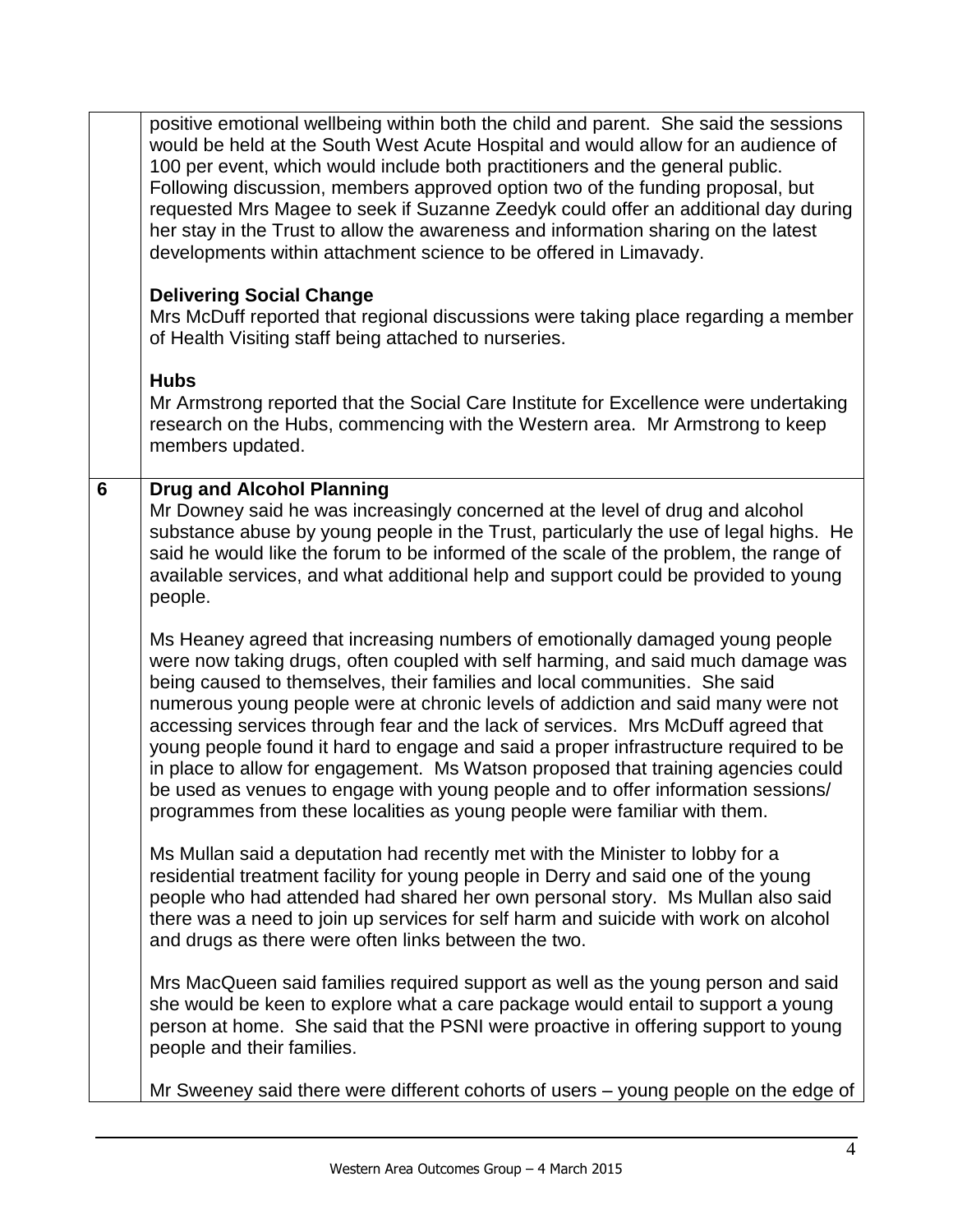|                | the care, young people in care, care leavers, recreational users, and said it was<br>important that intensive support was provided. He said he was meeting<br>Mrs Suzanne Mahon and Mr Stephen McLaughlin, Heads of Service in the Trust,<br>next week to discuss young people in care and said he would feedback to the forum.<br>Following discussion, members agreed that there was a need to bring key<br>stakeholders together to enhance connections, map out the current service provision<br>and consider the value of available programmes, scope out current issues, and<br>explore what a care package would entail. Mr Downey requested Mrs Magee and<br>Mrs Donnelly to organise a meeting involving key representatives from the Trust,<br>PSNI, Policing and Community Safety Partnerships, Public Health Agency and<br>voluntary and community organisations etc, to influence discussion and promote<br>linkages.<br>Ms Heaney withdrew from the meeting. |
|----------------|----------------------------------------------------------------------------------------------------------------------------------------------------------------------------------------------------------------------------------------------------------------------------------------------------------------------------------------------------------------------------------------------------------------------------------------------------------------------------------------------------------------------------------------------------------------------------------------------------------------------------------------------------------------------------------------------------------------------------------------------------------------------------------------------------------------------------------------------------------------------------------------------------------------------------------------------------------------------------|
|                |                                                                                                                                                                                                                                                                                                                                                                                                                                                                                                                                                                                                                                                                                                                                                                                                                                                                                                                                                                            |
| $\overline{7}$ | Summary of Themes Raised by Fermanagh Parents Reference Group<br>Members noted the report on the summary of themes raised by Fermanagh Parents<br>Reference Group. Mr Downey noted that the group had stayed strong and active<br>since the stakeholder events and said he would like to see this level of work<br>replicated in other areas. Mrs Magee commended the work Mrs Maria Herron had<br>undertaken with the group. Mr Downey undertook to invite Mrs Herron along to a<br>future meeting of the Outcomes Group.                                                                                                                                                                                                                                                                                                                                                                                                                                                 |
| 8              | <b>SIF Project Updates</b><br>Members noted a paper detailing approved SIF projects across Northern Ireland for<br>information.                                                                                                                                                                                                                                                                                                                                                                                                                                                                                                                                                                                                                                                                                                                                                                                                                                            |
| 9              | <b>Children and Young People with Disabilities</b><br>Mr Downey said there was a need for the Outcomes Group to consider children and<br>young people with disabilities and complex needs. He said that work had been<br>undertaken across the Northern Outcomes Group area to ensure parents of children<br>with a disability had a voice. Mrs Donnelly agreed to access the work undertaken by<br>the Northern Outcomes Group.<br>Mrs McDuff said she had organised a meeting in her Sub Directorate for later this<br>month to try to profile numbers and provision, look at ways of communicating with<br>parents and to consider the provision of childminding for disabled children.                                                                                                                                                                                                                                                                                 |
|                | Mrs McGale said the caring responsibilities for parents of disabled children were so<br>great that it was difficult for parents to attend meetings. Mrs McDuff said the parents<br>of disabled children should also be included in this year's carers week.<br>Ms McCloskey said there was a need to establish what would work for parents<br>depending on the age of their children and to also consider the siblings in the family.<br>She agreed to provide feedback from the Early Years Organisation. Mr Armstrong<br>said information on disabled children could be extracted from early years inspections.<br>Ms Topping said there was a need to look at a model for the provision of special                                                                                                                                                                                                                                                                      |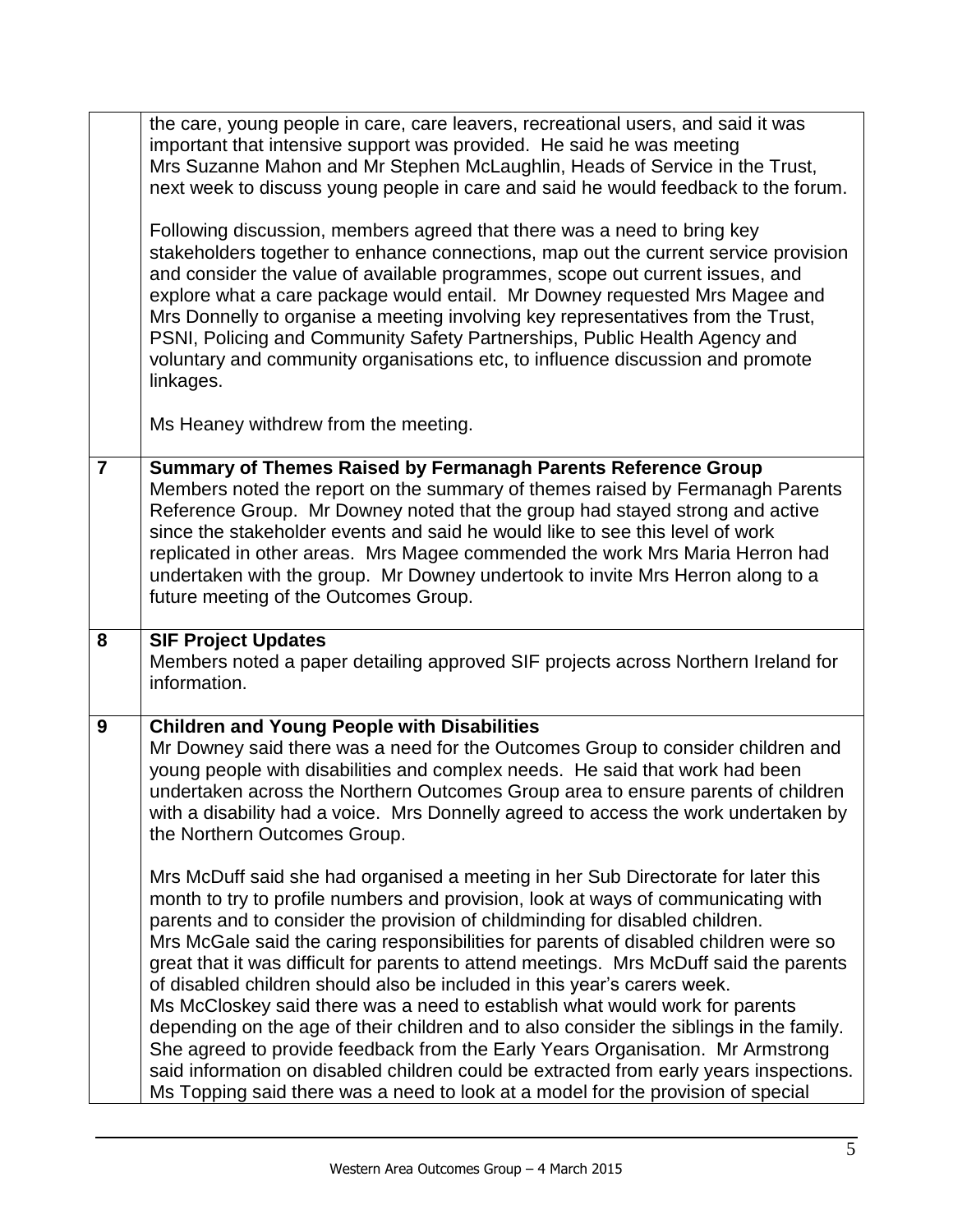|    | needs at an early stage. Mr Downey said Mrs Herron could also advise on work in<br>this area when she next attended the Outcomes Group.<br>Mr O'Kane withdrew from the meeting.                                                                                                                                                                                                                                                                                                                                                                                                                                                                                                                                                                                                                                                                    |
|----|----------------------------------------------------------------------------------------------------------------------------------------------------------------------------------------------------------------------------------------------------------------------------------------------------------------------------------------------------------------------------------------------------------------------------------------------------------------------------------------------------------------------------------------------------------------------------------------------------------------------------------------------------------------------------------------------------------------------------------------------------------------------------------------------------------------------------------------------------|
| 10 | <b>Working Document for Action Plan</b><br>Mrs Donnelly said that additional work was required to populate the working<br>document for the action plan. Following discussion, it was agreed that the next<br>meeting on 29 April 2015 would extend into the afternoon to allow for this to be<br>completed. Mrs Magee circulated a document from Mrs Hardy on the five priority<br>outcomes.                                                                                                                                                                                                                                                                                                                                                                                                                                                       |
|    | Mr Downey reported that he was delivering a presentation on the work of the<br>Western Area Outcomes Group at the next meeting of the Western Local<br>Commissioning Group on 11 March 2015.                                                                                                                                                                                                                                                                                                                                                                                                                                                                                                                                                                                                                                                       |
| 11 | <b>Regional Group Summaries</b><br>Members noted receipt of minutes of the following regional groups:-<br>▶ Young Carers Sub Group.<br>$\triangleright$ LAC 16+ Sub Group.<br>> Black and Minority Ethnic Children and Young People Sub Group.                                                                                                                                                                                                                                                                                                                                                                                                                                                                                                                                                                                                     |
|    | Mr Hassine distributed copies of the following reports from Barnardo's:-<br>> Feels Like Home: Exploring the Experiences of Newcomer Pupils in Primary<br>Schools In Northern Ireland.<br>$\triangleright$ Believe in Child Care? The Child Care Needs of Ethnic Minority Communities<br>in Northern Ireland.                                                                                                                                                                                                                                                                                                                                                                                                                                                                                                                                      |
|    | Mr Hassine advised that the author was willing to attend a future meeting of the<br>Outcomes Group and he agreed to arrange this with Ms Forrest.                                                                                                                                                                                                                                                                                                                                                                                                                                                                                                                                                                                                                                                                                                  |
| 12 | <b>Western Outcomes Group Highlight Reports</b><br>Members noted receipt of the highlight report for the Western Outcomes Group area<br>which detailed information on the status and performance against the high level<br>outcomes. Mr Downey said information from the highlight report needed to be<br>factored into the action plan report.                                                                                                                                                                                                                                                                                                                                                                                                                                                                                                    |
| 13 | How Local Families in the West are Coping with the Economic Downturn<br>Mrs Downey thanked Mrs Magee for undertaking the survey "How Local Families in<br>the West are Coping with the Economic Downturn". He said the survey report<br>detailed the hardship and difficulties many families were encountering. Mrs Magee<br>reported that increasing numbers of families were struggling financially and had<br>accessed food banks, bank loans/overdrafts and pawn brokers to cope with their<br>financial expenses. She said that the Northern Ireland Commissioner for Children<br>and Young People had requested a copy of the report as it captured local information<br>from the West. Mrs Magee reported that Mrs Hardy was hoping that the survey could<br>be rolled out throughout Northern Ireland to capture current issues and themes |